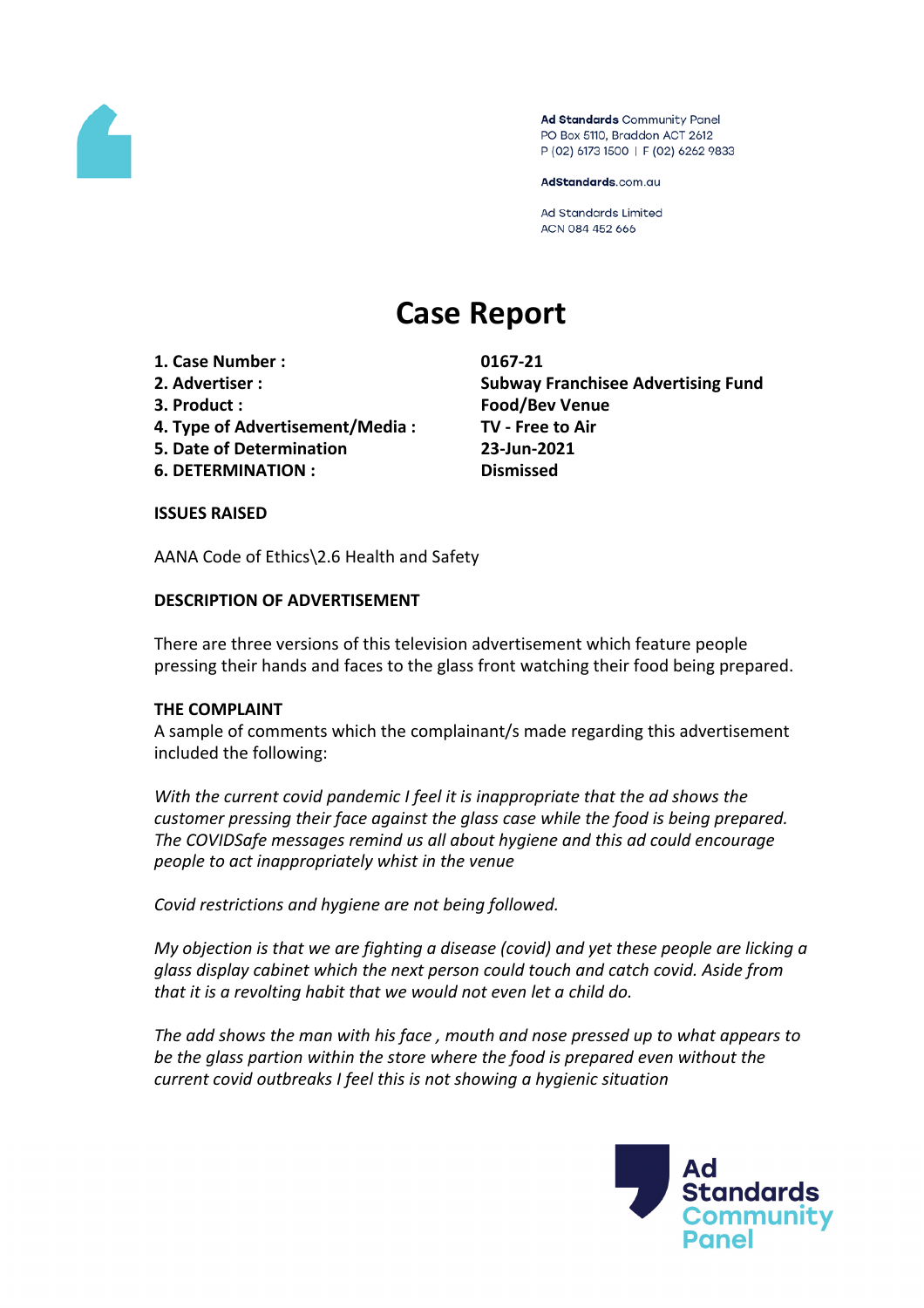

*Thinking of COVID 19. the ad shows a man in one ad and a lady in another wiping their face and nose and open mouth over the cabinet with their food in it, I thing this is totally inappropriate for current times espcially on Subways website it say " Addressing coronovirus and helping to protect the health and safety of our community. Learn how we are doing our part to keep sandwich artists and our community safe"*

## **THE ADVERTISER'S RESPONSE**

Comments which the advertiser made in response to the complainant/s regarding this advertisement include the following:

*Thank you for providing Subway® with the opportunity to respond to complaint reference: 0167-21. Subway® stringently opposes any characterisation that its Love Songs advertisement suggests actions contrary to Covid-19 community standards on health and safety.*

*Subway® is well established as a made-to-order fresh and healthier alternative to traditional fast food and the brand is universally known for its consumer-facing food preparation. The Subway® Love Songs advertisement is designed to highlight that for consumers, having your favourite meal prepared in front of your eyes is a euphoric experience that can only be dreamt of at other food businesses.*

*Subway® Love Songs and compliance with AANA Code of Ethics Section 2.6 Prevailing Community Standards*

*Subway® argues the Love Songs advertisements complies with Section 2.6 of the Code of Ethics, as it depicts exaggerated and fantastical behaviour intended to reflect the dreams of every food lover, but one they would never act upon, especially in a post-Covid world. The advertisements in question were reviewed by ClearAds, with approval numbers including: W8WT0FSA, W8WT1FSA and W8WT2FSA.*

*We believe that our credentials on health and safety are well-established with audiences. The brand's pre-Covid and Covid-response measures, have been previously highlighted in a national marketing campaign. With this established audience knowledge, Subway® believes it is possible to tap into this fantastical situation, without fear that this was seen as realistic by the audience.*

*The advertisements deliberately play into the exaggerated behaviour which we believe every food-lover wishes secretly wishes they could enact but never would, due to social propriety. The music and lighting treatment, superimposed food and lack of other customers appearing in the ad are designed to represent a dream-state: an exaggerated, fantastical and unrealistic experience.*

*We note that the complaints received have referenced the advertisements in relation to health and safety in the current Covid-19 pandemic. We argue that the exaggerated behaviour shown in the advertisement would not be considered acceptable under pre-*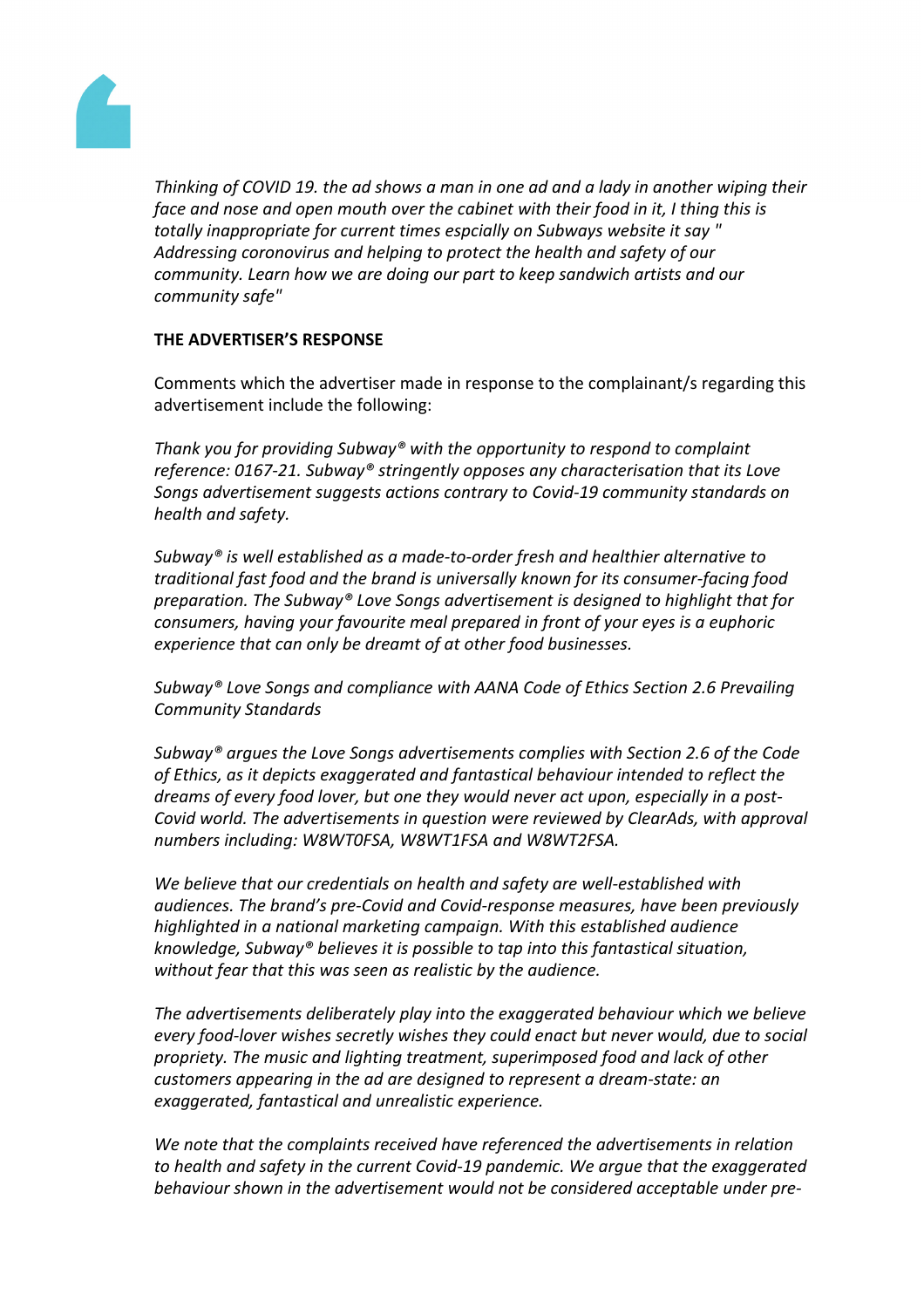

*Covid health requirements, let alone a post-Covid world, and audiences understand this. Subway® also considers that children would be unable to imitate this behaviour, given the design of our restaurants. Subway® restaurants' sandwich units are purposely designed to be above child-height, with a ledge or lip preventing people from leaning against them and putting them out of reach of children.*

*While Subway® acknowledges that community expectations of health and safety have shifted during the pandemic, we believe this only makes the behaviour appear less realistic and more fantastical. Subway® also notes that in the near month-long period that these advertisements have been aired, there have been no reported instances of copycat behaviour in-restaurant.*

*While the Love Songs advertisements are designed to portray exaggerated and fantastical behaviour, we do not believe there is a failure to meet prevailing community standards for health and safety.*

*Thank you again for the opportunity to provide a response to this complaint.*

## **THE DETERMINATION**

The Ad Standards Community Panel (Panel) considered whether the advertisement breaches Section 2 of the AANA Code of Ethics (the Code).

The Panel noted the complainants' concerns that the advertisement is promoting poor behaviour and failure to follow health recommendations which is disappointing and sends a poor message during this time of COVID-19.

The Panel viewed the advertisement and the noted the advertiser's response.

## **Section 2.6: Advertising or Marketing Communications shall not depict material contrary to Prevailing Community Standards on health and safety.**

The Panel noted that there are three versions of this advertisement, all featuring people watching food preparation. In each of the advertisements the people are shown with their hands and faces pressed up against the glass between them and where their food is being prepared.

The Panel noted that due to the COVID-19 pandemic there has been an increase in concern in the media and in the community about hygiene.

The Panel considered that while current recommendations on hygiene measures during the COVID19 pandemic are important, the Panel has taken the view that a degree of regulatory pragmatism is needed when evaluating advertisements at this time. The Panel noted that there is no suggestion in the advertisement that hygiene measures are unimportant, or a depiction that trivialises the COVID-19 pandemic.